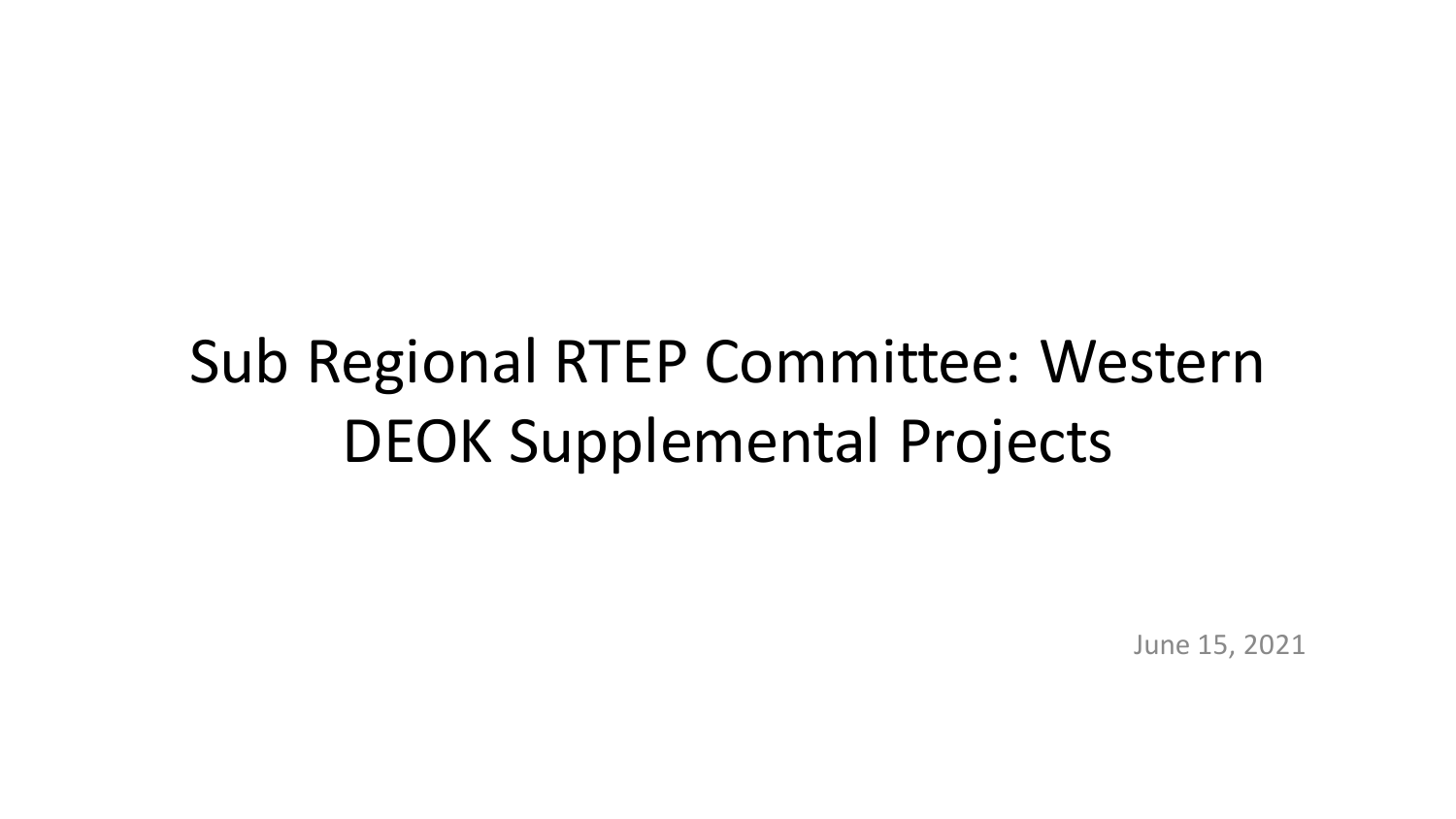# Needs

Stakeholders must submit any comments within 10 days of this meeting in order to provide time necessary to consider these comments prior to the next phase of the M-3 process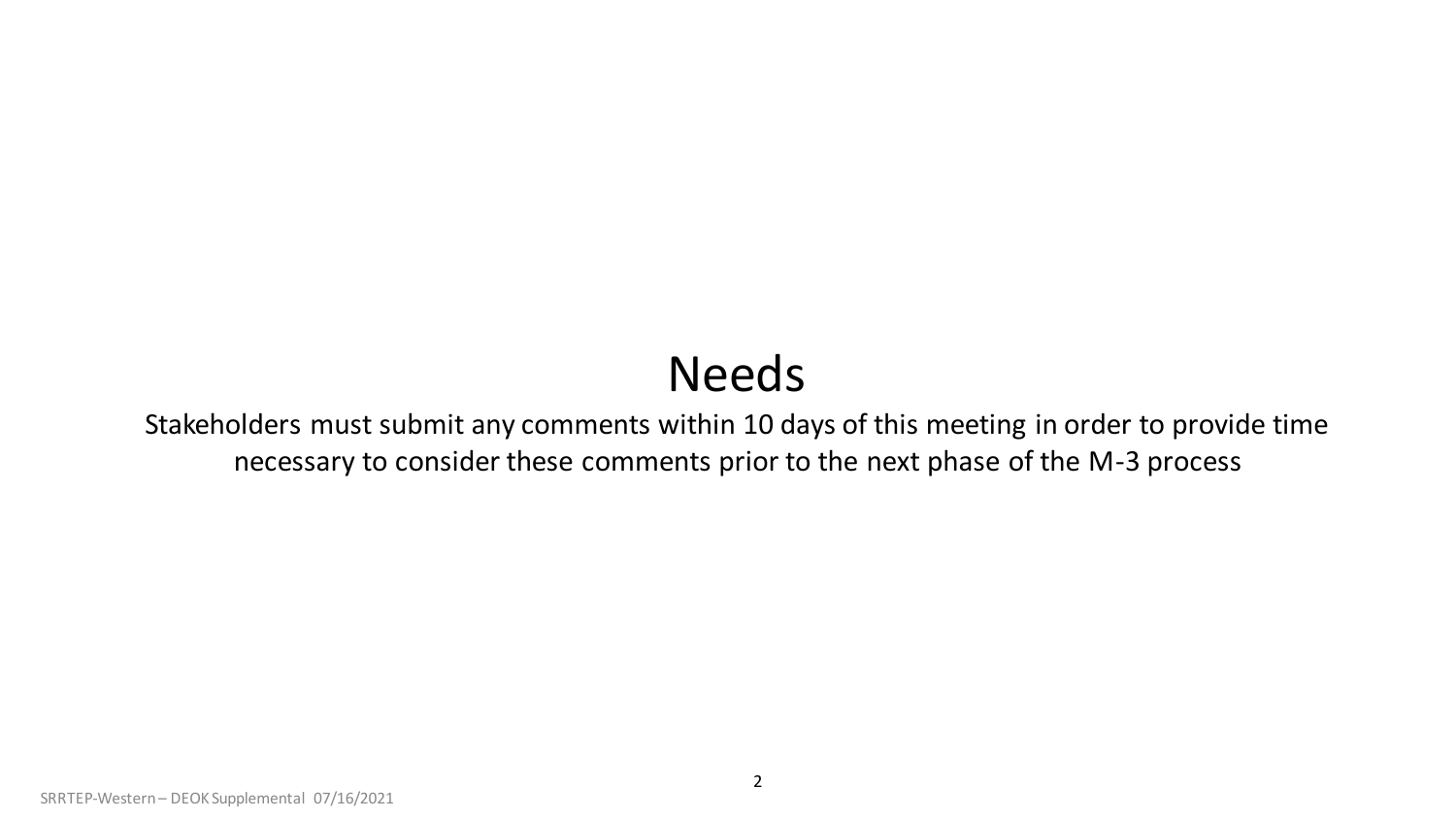

## DEOK Transmission Zone M-3 Process Collinsville

**Need Number:** DEOK 2021-008

**Process Stage:** Needs Meeting 07-16-2021

**Project Driver:** Equipment condition, performance and risk, Operational flexibility and efficiency, and Infrastructure resilience

#### **Specific Assumption Reference:**

Duke Energy Ohio & Kentucky Local Planning Assumptions slides 5 through 8

#### **Problem Statement:**

The 138kV feed to Collinsville has 24 miles of exposure. The feeder is breaker connected at College Corner, switched connected through Collinsville and Huston, and breaker connected at Trenton. Collinsville TB1 will be lost for a fault anywhere on the feeder or a transformer or bus failure at Huston. Collinsville's single 138/69 kV TB1 is 60 years old. Dissolved gas analysis is indicating paper insulation deterioration. Power factor is above normal limits and increasing. TB1 is fed via an obsolete, oil filled circuit breaker and is switch connected to the 69 kV bus. The 69 kV feeders into and out of Collinsville are breaker connected. However, this straight bus configuration limits switching options.

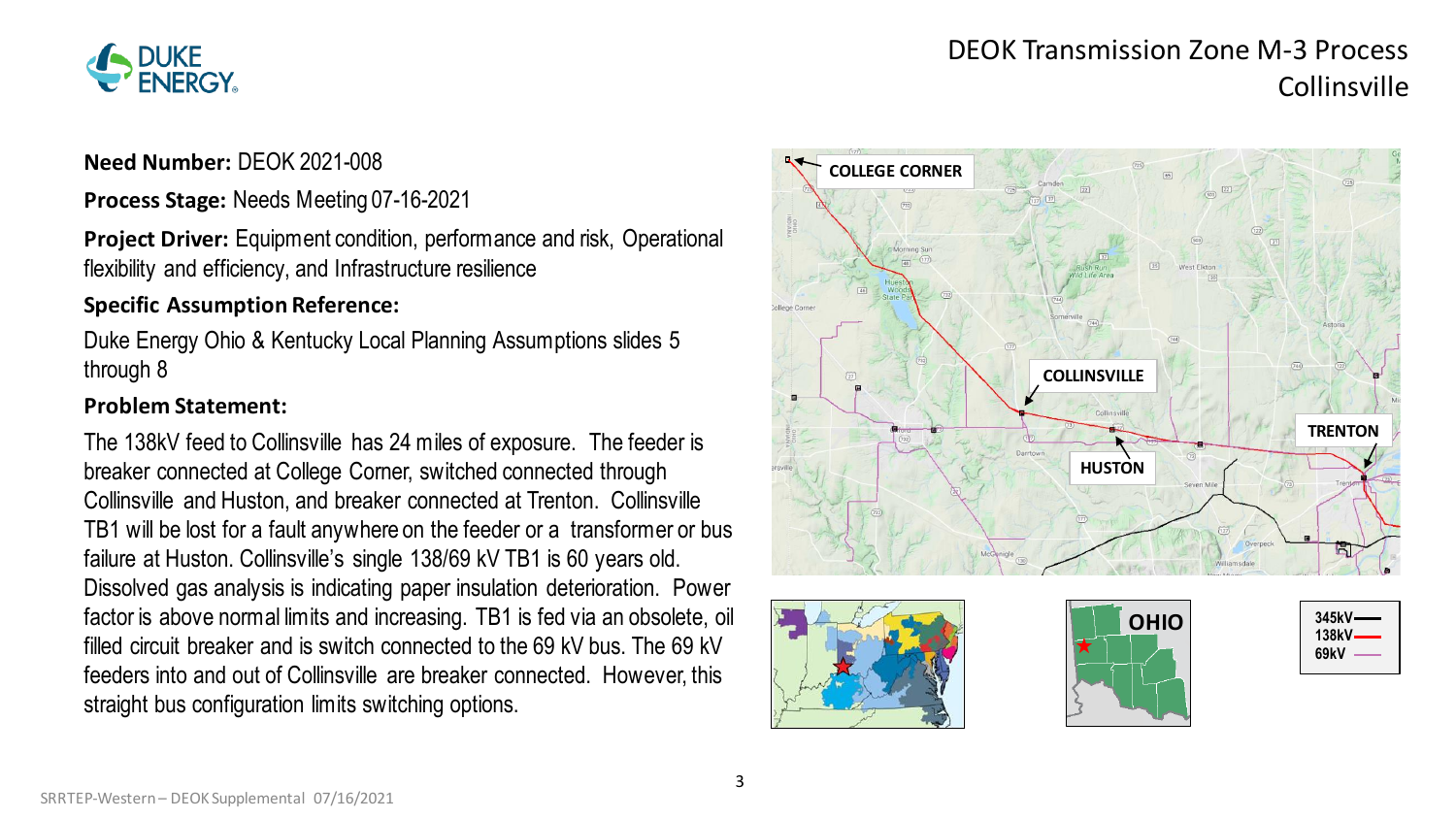

### DEOK Transmission Zone M-3 Process Brewer

**Need Number:** DEOK 2021-009

**Process Stage:** Needs Meeting 07-16-2021

**Project Driver:** Customer service

#### **Specific Assumption Reference:**

Duke Energy Ohio & Kentucky Local Planning Assumptions slide 9

#### **Problem Statement:**

Duke Energy Distribution has requested a new delivery point on Brewer Road in Mason, Ohio. The city is developing a 400-acre research and development park. The expected 2 MW per year of load growth will exceed the capacity of local distribution facilities at Bethany by 2025.

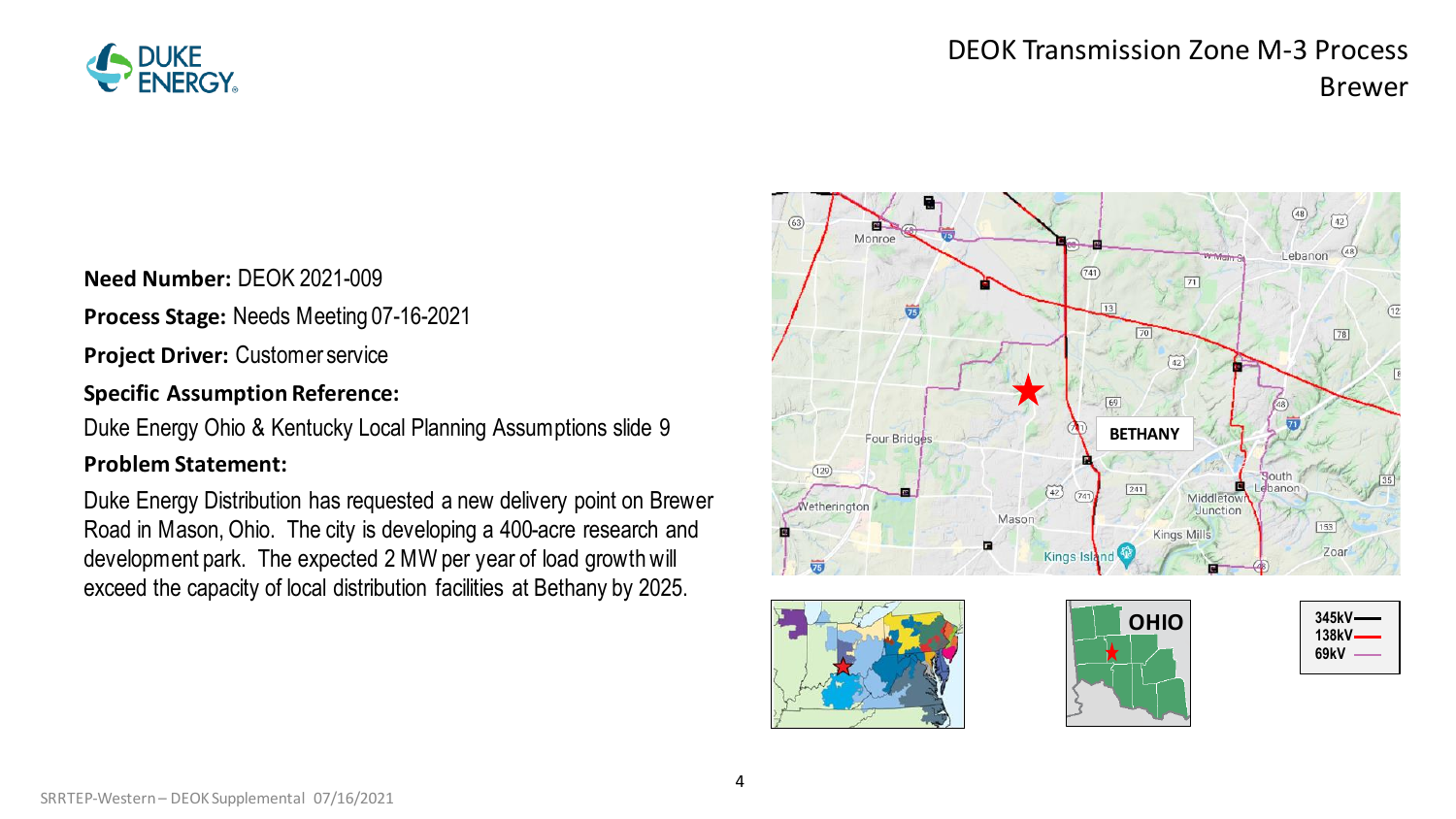# Appendix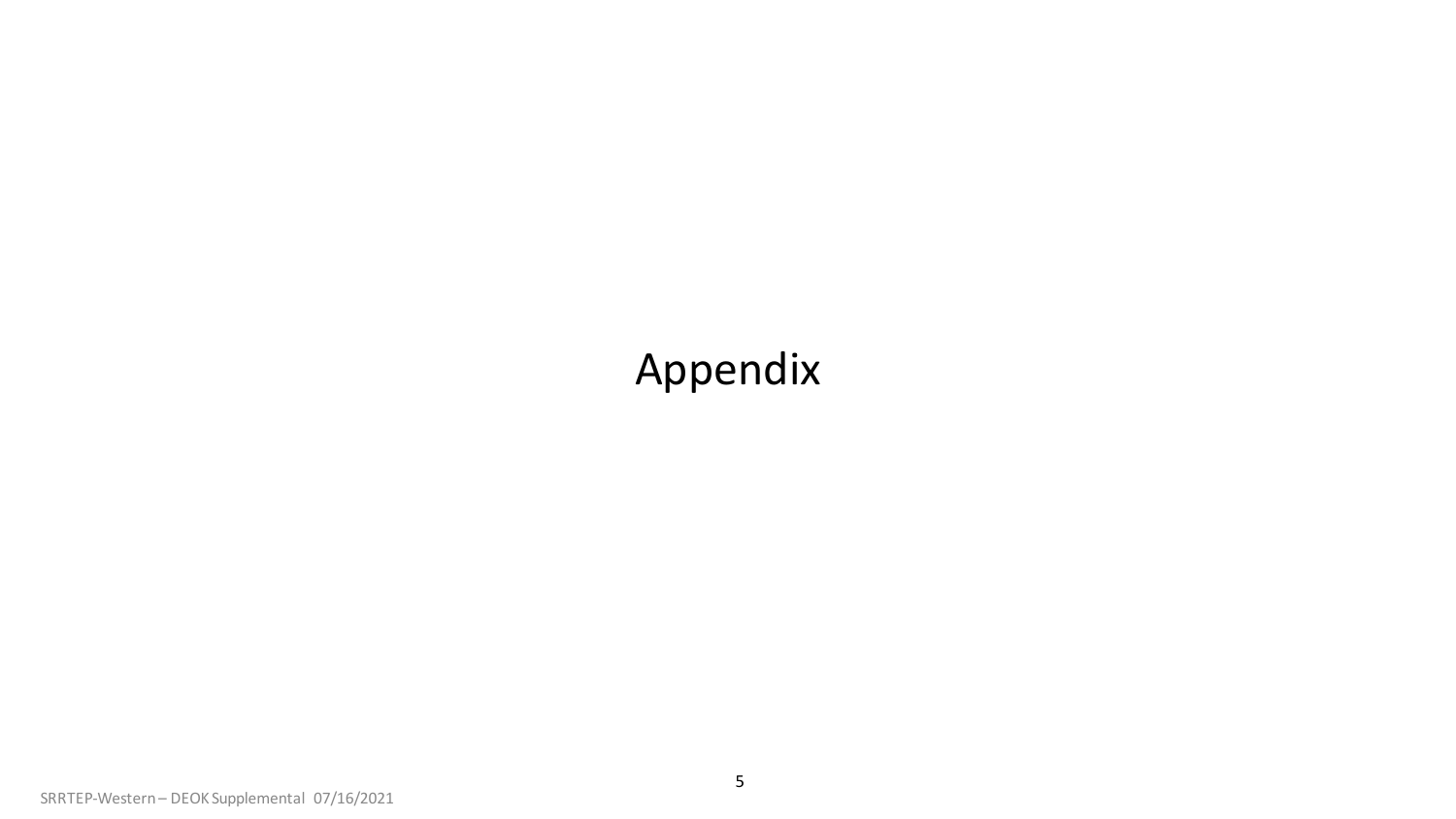# High Level M-3 Meeting Schedule

| <b>Activity</b>                               | Timing                             |
|-----------------------------------------------|------------------------------------|
| Posting of TO Assumptions Meeting information | 20 days before Assumptions Meeting |
| Stakeholder comments                          | 10 days after Assumptions Meeting  |

#### Needs

### Solutions

### Submission of Supplemental Projects & Local Plan

| <b>Activity</b>                                | Timing                       |
|------------------------------------------------|------------------------------|
| TOs and Stakeholders Post Needs Meeting slides | 10 days before Needs Meeting |
| Stakeholder comments                           | 10 days after Needs Meeting  |
|                                                |                              |

| Activity                                           | Timing                           |
|----------------------------------------------------|----------------------------------|
| TOs and Stakeholders Post Solutions Meeting slides | 10 days before Solutions Meeting |
| Stakeholder comments                               | 10 days after Solutions Meeting  |

| <b>Activity</b>                                       | Timing                                                                                         |
|-------------------------------------------------------|------------------------------------------------------------------------------------------------|
| Do No Harm (DNH) analysis for selected solution       | Prior to posting selected solution                                                             |
| Post selected solution(s)                             | Following completion of DNH analysis                                                           |
| Stakeholder comments                                  | 10 days prior to Local Plan Submission for integration into RTEP                               |
| Local Plan submitted to PJM for integration into RTEP | Following review and consideration of comments received after<br>posting of selected solutions |